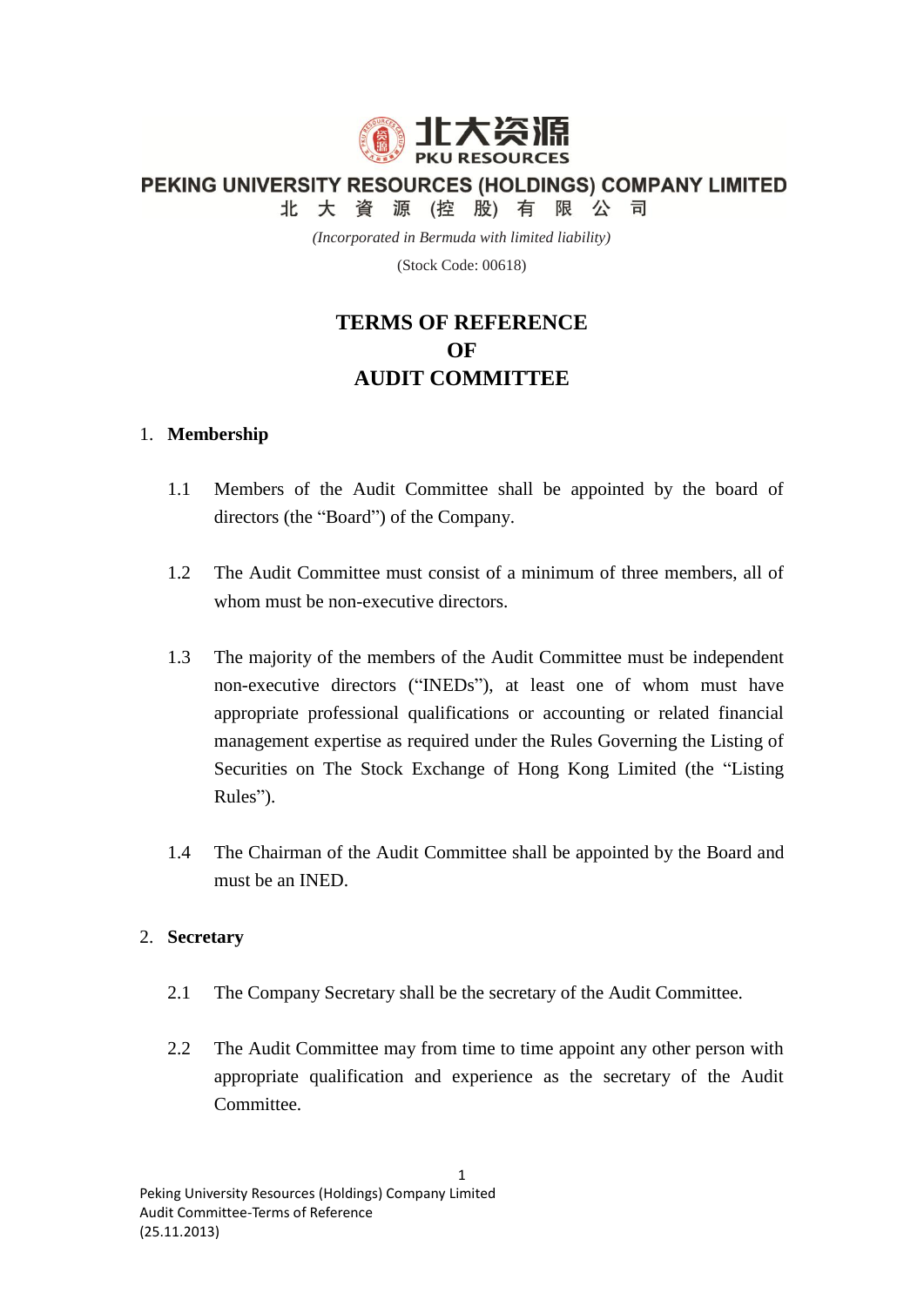# 3. **Frequency and Proceedings of Meetings**

### *Frequency of meetings*

- 3.1 The Audit Committee shall meet at least twice each year. Additional meetings of the Audit Committee may be held as and when required.
- 3.2 The Audit Committee shall meet with the external auditors at least twice a year. The external auditors may request a meeting if they consider necessary.

#### *Quorum*

3.3 The quorum for meetings of the Audit Committee shall be any two members.

#### *Attendance at meetings*

- 3.4 Members of the Audit Committee may attend meetings of the Audit Committee either in person, by telephone or by video conference or through other electronic means of communication or in such other manner as the members may agree.
- 3.5 At the invitation of the Audit Committee, the following persons may attend the meeting:
	- (i) Head of Internal Audit or his/her absence, a representative from Internal Audit;
	- (ii) Group Financial Controller or Head of Accounts Department (or person occupying the same position); and
	- (iii) Other members of the Board or other persons.

### *Notice of meetings*

3.6 A meeting of the Audit Committee may be convened by any of its members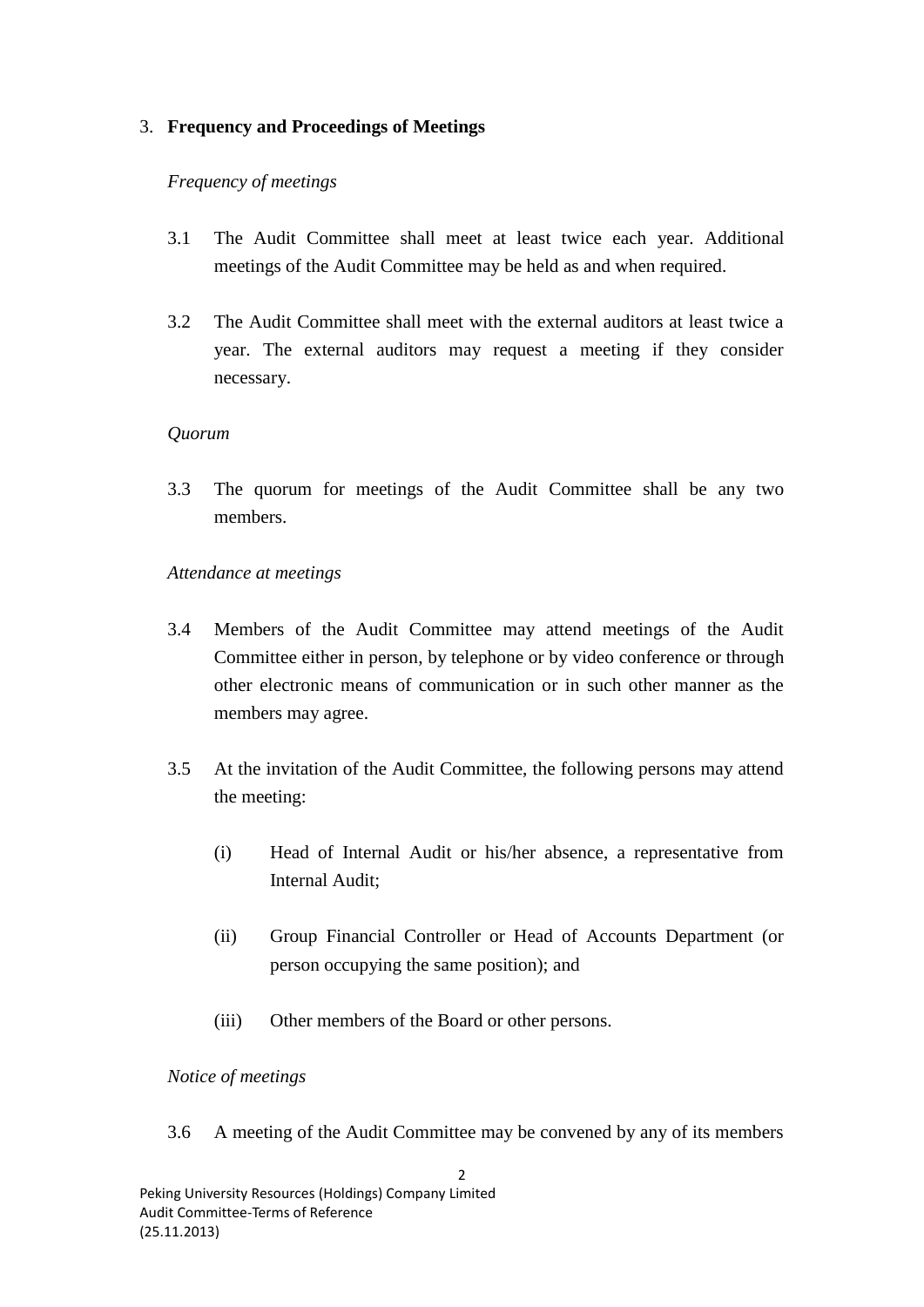or by the secretary of the Audit Committee.

3.7 Notice of any meetings has to be given at least 14 days prior to any such meeting being held, unless all members of the Audit Committee waive such notice. Notice of any adjourned meetings is not required if adjournment is for less than 14 days.

# *Resolutions*

- 3.8 Resolutions of the Audit Committee at any meetings shall be passed by a majority of votes of the members present.
- 3.9 A resolution in writing signed by all the members of the Audit Committee shall be as valid and effectual as if it had been passed at a meeting of the Audit Committee duly convened and held.

# *Minutes of meetings*

- 3.10 Draft and final versions of minutes of Audit Committee meetings shall be sent to all members of the Audit Committee for their comment and records within a reasonable time after the meeting.
- 3.11 Minutes of the Audit Committee shall be kept by the secretary of the Audit Committee and shall be available for inspection by any member of the Audit Committee or the Board at any reasonable time on reasonable notice.

# **4. Authority**

- 4.1 The Audit Committee is authorised by the Board to inspect all accounts, books and records of the Company.
- 4.2 The Audit Committee shall have the right to require the Company's management to furnish information on any matter relating to the financial position of the Company, its subsidiaries or affiliates, as may be required for the purposes of discharging its duties.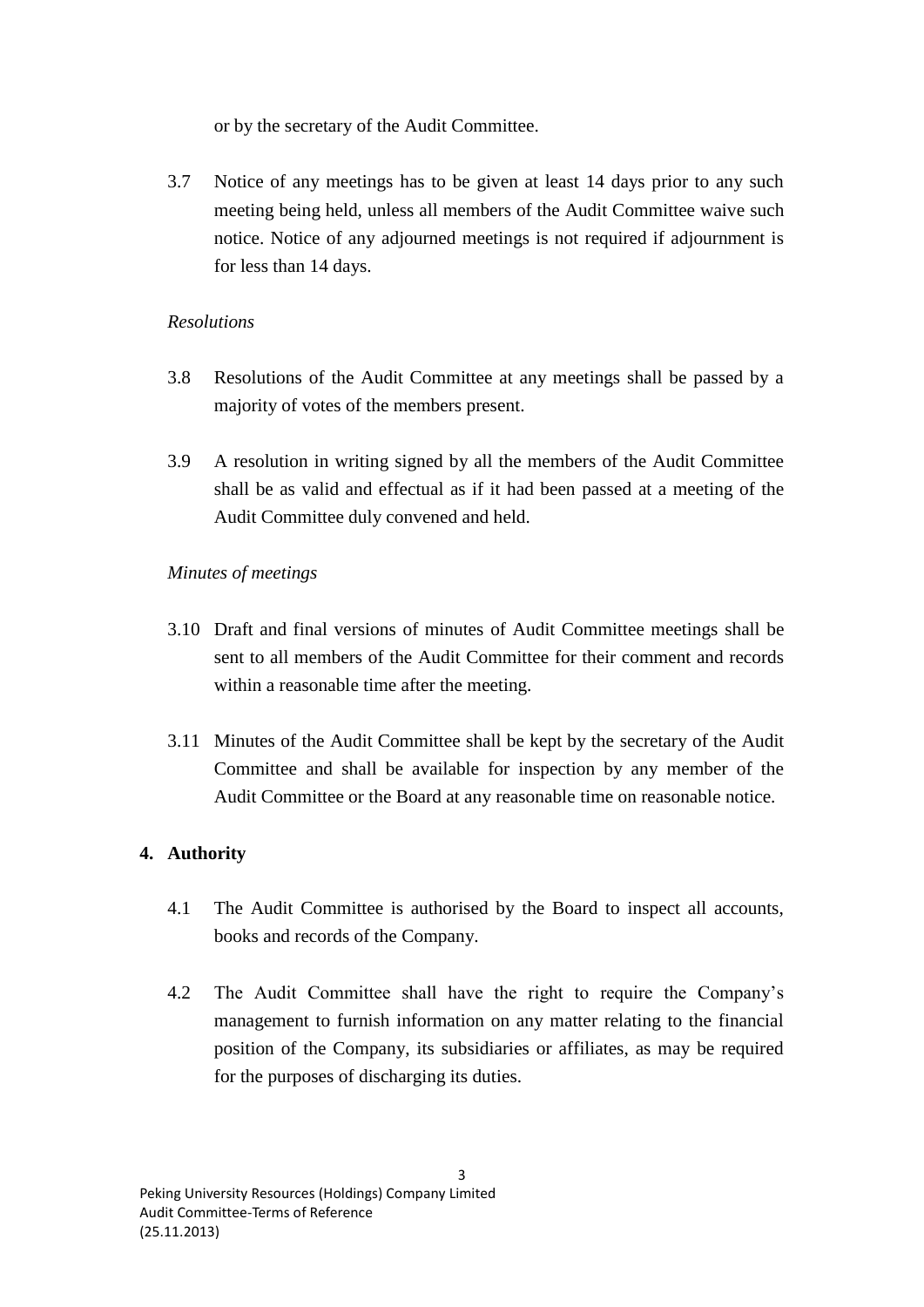- 4.3 A Director as a member of the Audit Committee may seek independent professional advice in appropriate circumstances at the Company's expense to discharge his/her duties as a member of the Audit Committee to the Company.
- 4.4 The Audit Committee shall be provided with sufficient resources to perform its duties.

# **5. Responsibility, Powers and Functions**

The responsibility of the Audit Committee is to assist the Board in fulfilling its audit duties through the review and supervision of the Company's financial reporting and internal control system and to assist the Board with any other responsibility as may be delegated by the Board from time to time. The Audit Committee shall have the following responsibilities, powers and functions:

# *Relationship with the Company's External Auditor*

- 5.1 To be primarily responsible for making recommendations to the Board on the appointment, reappointment and removal of the external auditor, and to approve the remuneration and terms of engagement of the external auditor, and any questions of its resignation or dismissal.
- 5.2 To review and monitor the external auditor's independence and objectivity.
- 5.3 To review and monitor the effectiveness of the audit process in accordance with applicable standards and to discuss with the external auditor the nature and scope of the audit and reporting obligations before the audit commences.
- 5.4 To develop and implement policy on engaging an external auditor to supply non-audit services. For this purpose, "external auditor" includes any entity that is under common control, ownership or management with the audit firm or any entity that a reasonable and informed third party knowing all relevant information would reasonably conclude to be part of the audit firm nationally or internationally.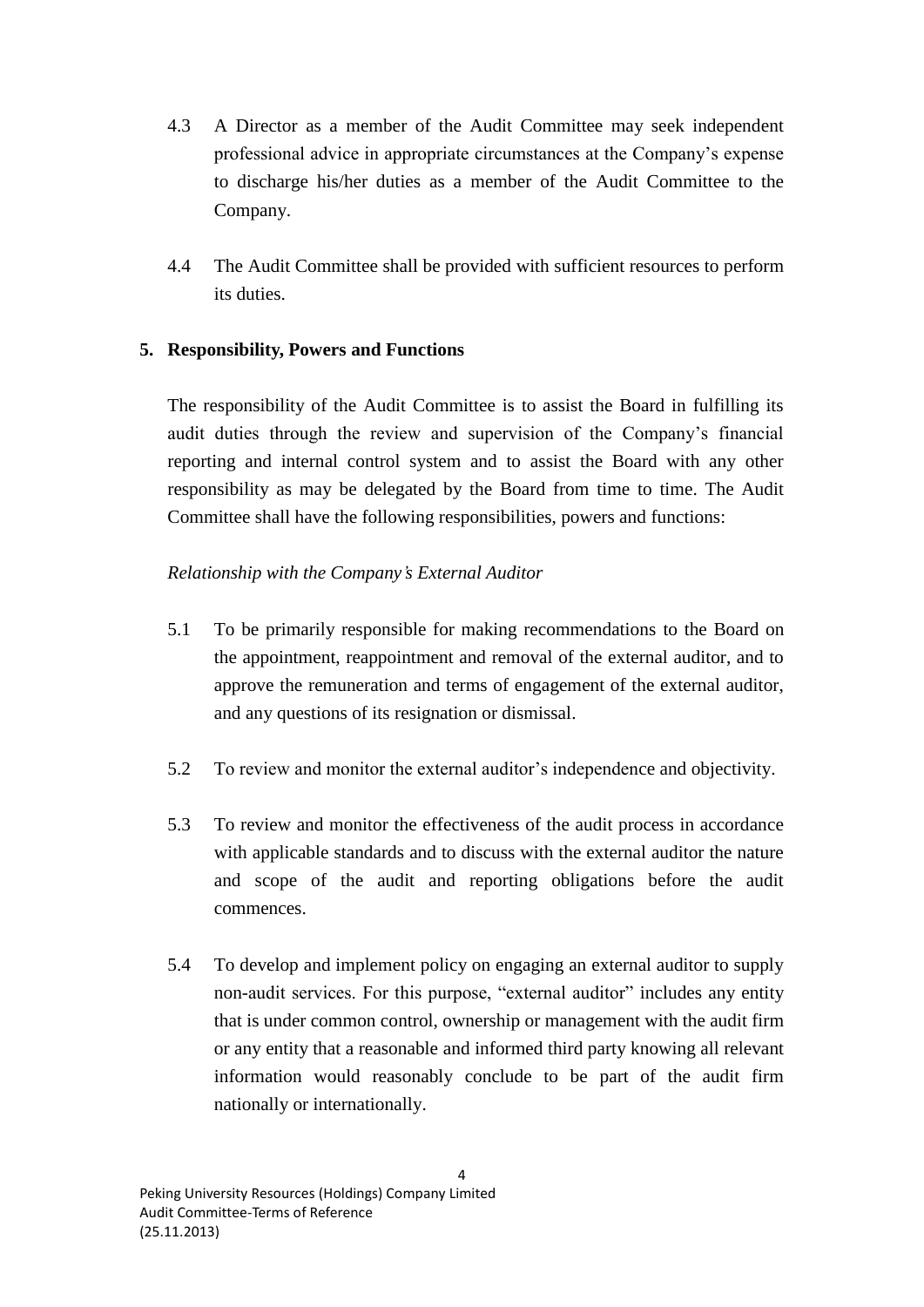- 5.5 To report to the Board, identifying and making recommendations on any matters where action or improvement is needed.
- 5.6 To act as the key representative body for overseeing the Company's relations with the external auditor.

# *Review of the Company's financial information*

- 5.7 To monitor integrity of the Company's financial statements and annual report and accounts, half-year report and quarterly reports (if applicable), and to review any significant financial reporting judgements contained in them. In reviewing these reports (if applicable) before submission to the Board, the Audit Committee shall focus particularly on:
	- (i) any changes in accounting policies and practices;
	- (ii) major judgmental areas;
	- (iii) significant adjustments resulting from audit;
	- (iv) the going concern assumptions and any qualifications;
	- (v) compliance with accounting standards; and
	- (vi) compliance with the Listing Rules and legal requirements in relation to financial reporting.
- 5.8 Regarding 5.7 above:-
	- (i) members of the Audit Committee should liaise with the Board and senior management;
	- (ii) the Audit Committee must meet, at least twice a year, with the Company's external auditor; and
	- (iii) the Audit Committee should consider any significant or unusual items that are, or may need to be, reflected in the report and accounts, it should give due consideration to any matters that have been raised by the Company's staff responsible for the accounting and financial reporting function, compliance officer (or person occupying the same position), or external auditor.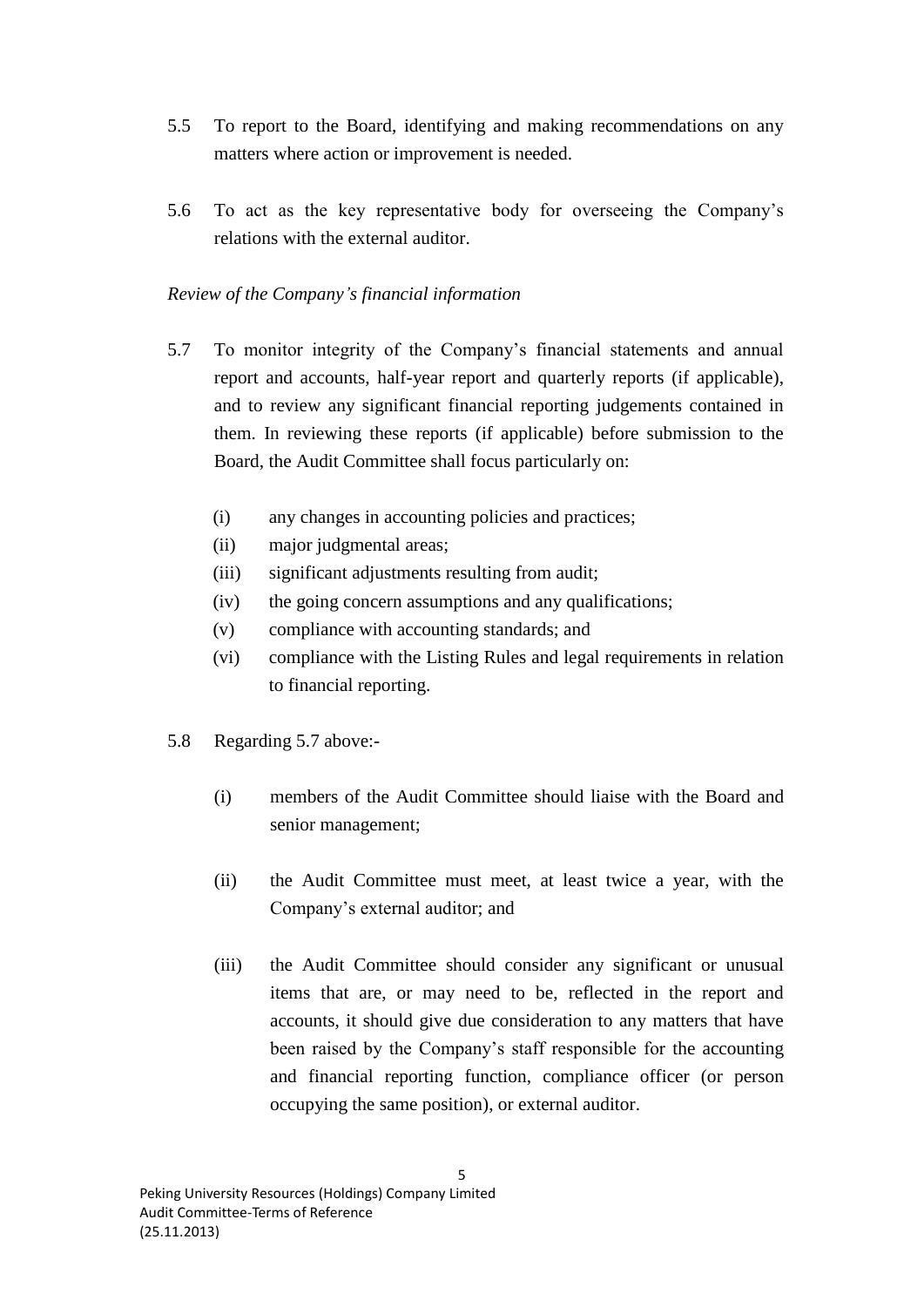*Oversight of the Company's financial reporting system and internal control procedures*

- 5.9 To review the Company's financial controls, internal control and risk management systems.
- 5.10 To discuss the internal control system with management to ensure that management has performed its duty to have an effective internal control system. This discussion should include the adequacy of resources, staff qualifications and experience, training programmes and budget of the Company's accounting and financial reporting function.
- 5.11 To consider major investigation findings on internal control matters as delegated by the Board or on its own initiative and management's response to these findings.
- 5.12 To ensure co-ordination between the internal and external auditors and to ensure that the internal audit function is adequately resourced and has appropriate standing within the Company, and to review and monitor its effectiveness.
- 5.13 To review the Group's financial and accounting policies and practices.
- 5.14 To review the external auditor's management letter, any material queries raised by the external auditor to management about the accounting records, financial accounts or systems of control and management's response.
- 5.15 To ensure that the Board will provide a timely response to the issues raised in the external auditor's management letter.
- 5.16 To review arrangements which the employees of the Company can use, in confidence, to raise concerns about possible improprieties in financial reporting, internal control or other matters. The Audit Committee should ensure that proper arrangements are in place for fair and independent investigation of these matters for appropriate follow-up action;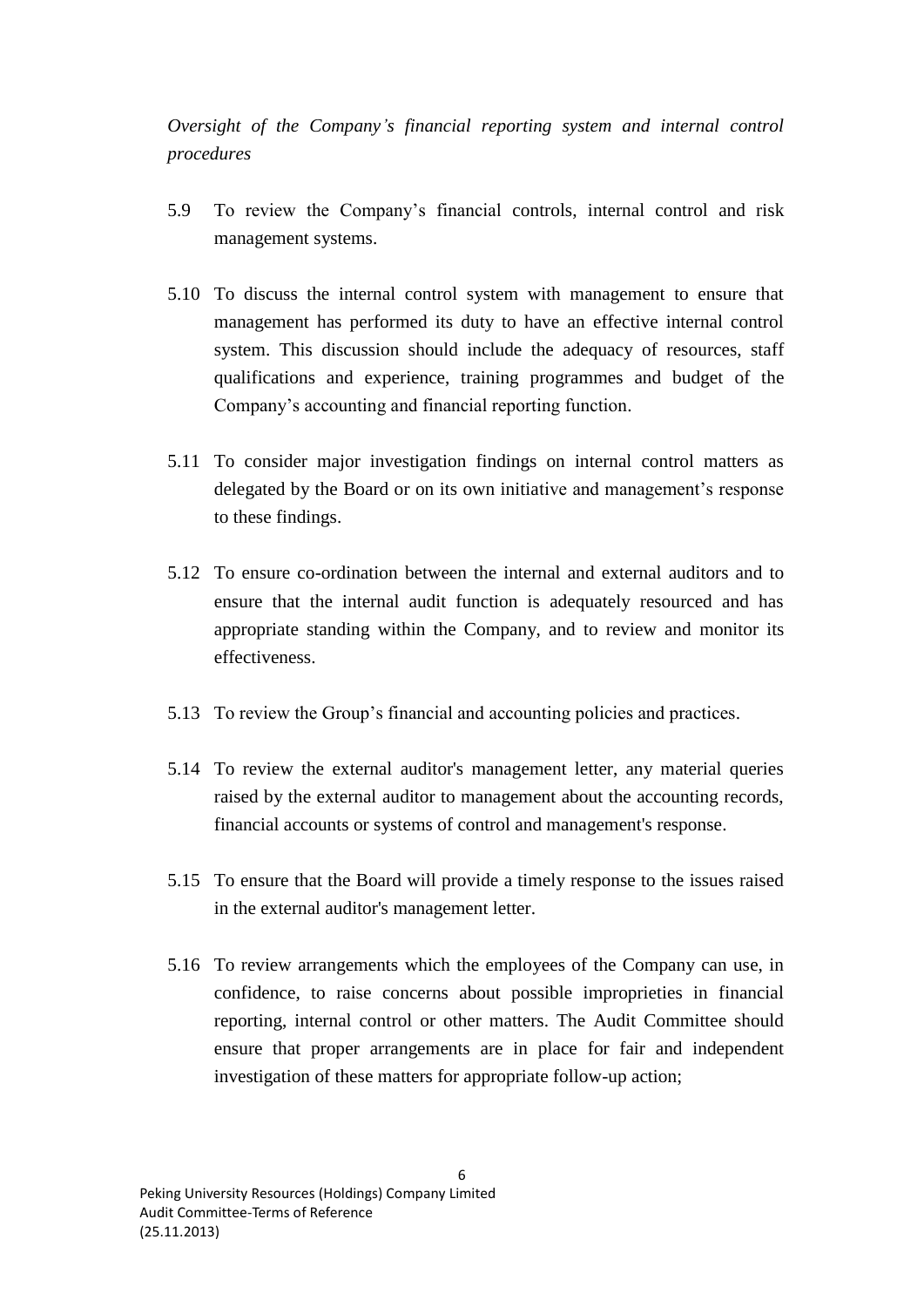## *Corporate governance functions delegated by the Board*

- 5.17 To develop and review the Company's policies and practices on corporate governance and make recommendations to the Board.
- 5.18 To review and monitor the training and continuous professional development of Directors and senior management.
- 5.19 To review and monitor the Company's policies and practices on compliance with legal and regulatory requirements.
- 5.20 To develop, review and monitor the code of conduct and compliance manual (if any) applicable to employees and Directors.
- 5.21 To review the Company's compliance with the Corporate Governance Code and disclosure in the Corporate Governance Report.

# *Others*

- 5.22 To report to the Board on all matters in these terms of reference.
- 5.23 To consider any other matters specifically referred to the Audit Committee by the Board.

# **6. Reporting Responsibility**

6.1 The Audit Committee shall report back to the Board on their decisions or recommendations, unless there are legal or regulatory restrictions on their ability to do so (such as a restriction on disclosure due to regulatory requirements).

# **7. Annual General Meeting**

7.1 The chairman of the Audit Committee or in his/her absence, another member of the Audit Committee shall attend the Company's Annual General Meeting and be prepared to respond to shareholders' questions on the Audit Committee's activities and their responsibilities.